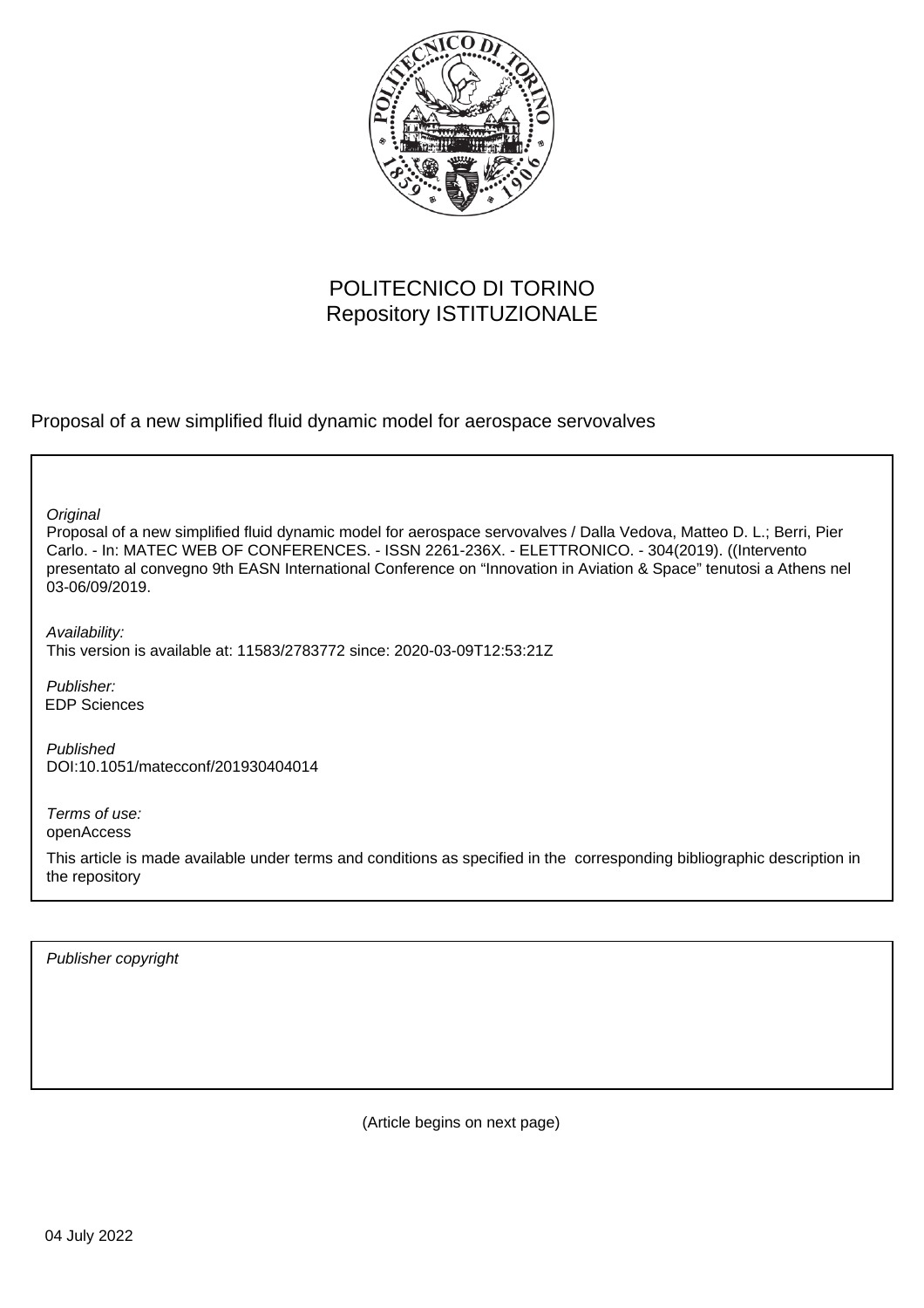# **Proposal of a new simplified fluid dynamic model for aerospace servovalves**

## Matteo D.L. Dalla Vedova<sup>1,\*</sup>, and Pier Carlo Berri<sup>1</sup>

<sup>1</sup>Dept. of Mechanical & Aerospace Engineering (DIMEAS), Politecnico di Torino, Turin, Italy

**Abstract.** Highly detailed computer models are required for design and development of modern flight control systems, capable of emulating with high accuracy the behaviour of on-board equipment. At the same time, different simplified models are needed, specifically intended for operations such as the optimization of preliminary design and the development of diagnostic or prognostic strategies. These simplified models are required to combine sufficient levels of accuracy and reliability with reduced computational costs, to minimize the computational burden associated with prognostic and optimization algorithms. In this work, we focus on electro-hydraulic actuators, since they are critical subsystems in terms of safety and availability of the aircraft. Advanced monitoring and prognostic algorithms require new numerical models, combining an acceptable computational effort with a satisfying ability to simulate their performance and dynamics. To this purpose, this paper proposes a new simplified numerical model of the servovalve fluid-dynamic behaviour. This numerical algorithm, based on a very compact semi-empirical formulation, is intended to take into account in a simplified but sufficiently accurate way several typical effects related to the SV spool geometry and the operating conditions. To evaluate the approximations introduced by this model into a system-level simulation, it has been integrated into a dedicated numerical model simulating a simple electrohydraulic on-board actuator, and compared with a higher fidelity servovalve model.

### **1 Introduction**

 $\overline{a}$ 

In this work, we consider a typical electrohydraulic servoactuator architecture. Specifically, we refer to a four-ways control valve (supply port S, return port R, control port 1, control port 2) coupled with a symmetrical linear jack, as shown in Figure 1. We aim at obtaining a computationally light model for prognostic applications [1], and focus in particular on the second stage sliding spool valve, as its highly nonlinear behaviour accounts for most computational burden of high-fidelity, CFD-based models [2-4]. In addition, it has been shown that strong linearity assumptions on the spool operation may noticeably degrade the accuracy of the whole servoactuator model in some operating conditions [5, 6]. As schematically represented in Figure 1, the valve spool displacement  $x<sub>S</sub>$ rules the opening and closing of the four passageways, each characterized by its overlaps or underlap, to connect each control port either to the supply or return port.

This allows to provide the desired relationship between flow and absolute pressure for each control port  $(P_1$  and  $P_2$ ), for given oil characteristics [5-8]. The corresponding differential pressure, regulated between the two control ports is  $P_{12} = P_1 - P_2$ . In zero-flow conditions, each control port absolute pressure is close to the supply or return pressure when the corresponding passageway is completely opened. When the spool is in an intermediate position, the control port pressures have a progressive evolution between return pressure ( $P_R$ ) and supply pressure ( $P_S$ ) values, as it can be seen in the valve characteristic  $P_{12}$  -  $x_S$  of Figure 2.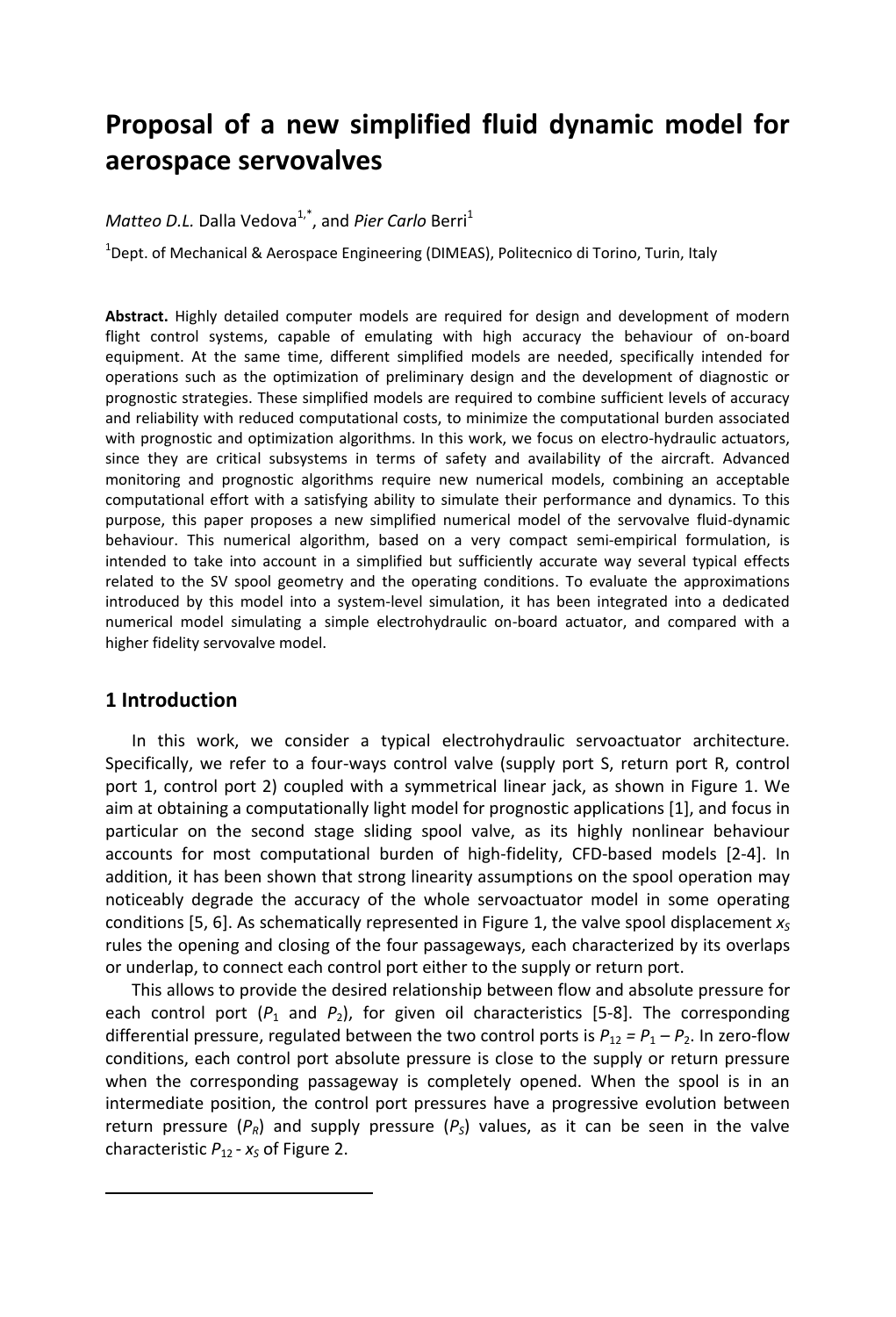Here, the  $P_{12}$  -  $x_s$  curve is reported for different values of the jack flow  $Q_j$ ; these data have been obtained with a high fidelity (HF) numerical simulation model, accounting for the actual pressure drops caused by the restricted passages of the valve, implemented in FORTRAN and Matlab-Simulink, and validated by comparison with certified numerical codes and experimental data [9-17].



**Fig. 1.** Schematic cross section of a typical electrohydraulic actuator



**Fig. 2.** Differential pressure – spool position characteristic of the considered servo-valve, as obtained by the high fidelity model

The HF model is computationally heavy and time-consuming, and it is strongly dependent on a lot of parameters related to the SV geometry and the physical characteristics of the hydraulic fluid. All those variables often are not directly available cannot be measured with sufficient accuracy.

Frequently, in a simpler, lighter and quicker approach, only the controlled differential pressure between the two control ports  $P_{12}$  and a single flow value  $Q_j$  (common to both control ports) are computed with linearized models. Most common simplified servo-valve models available in literature simulate the fluid-dynamic behaviour through a linearized approach, based on two coefficients that can be easily measured experimentally: the pressure gain  $(G_P)$  and the flow gain  $(G_O)$  [7].

This results in a simplified model which can be expressed by the following equation:

$$
P_{12} = G_P (x_S - Q_J / G_Q)
$$
 (1)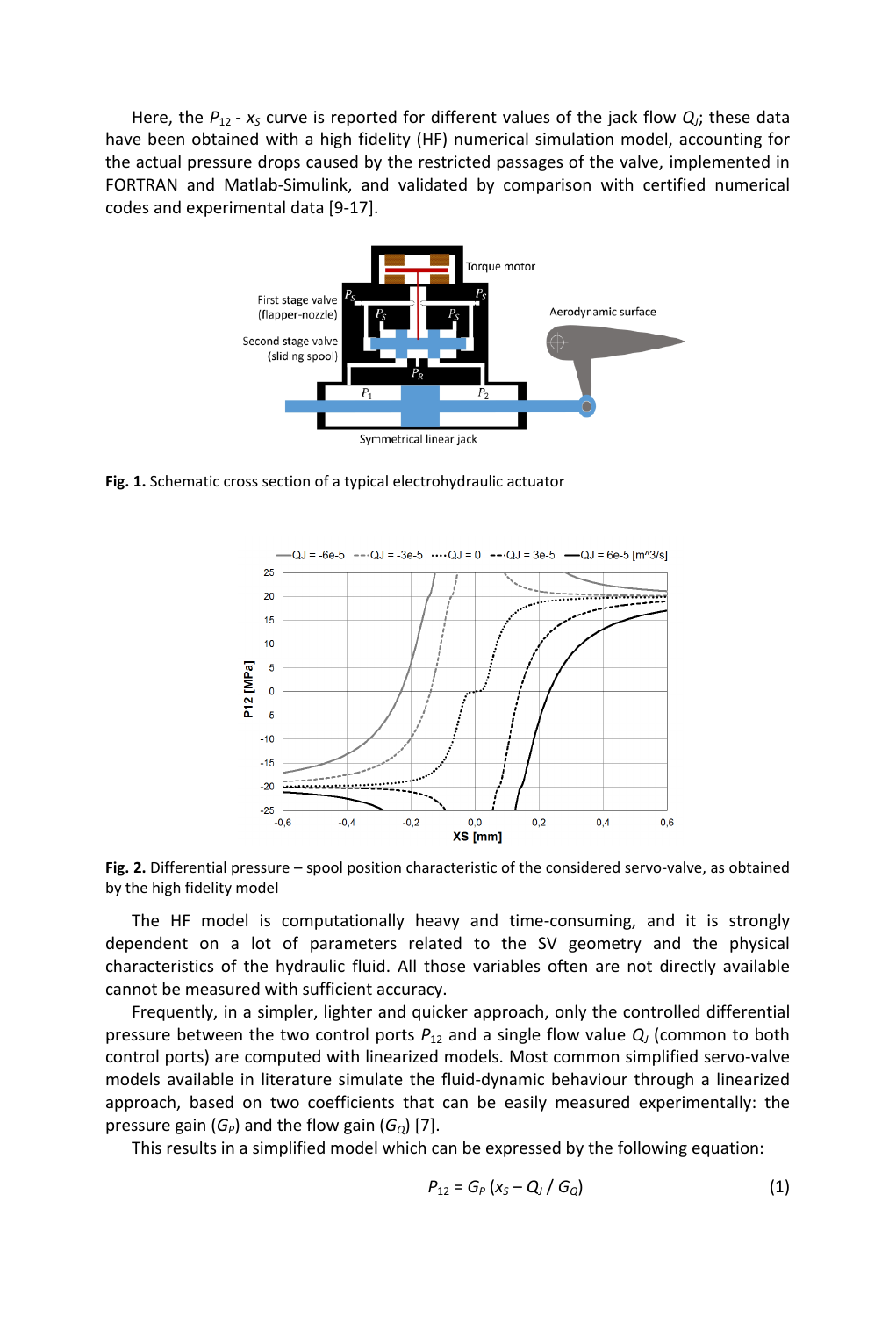The spool displacement produces a proportional value of differential pressure, which acts on the motor element (i.e. the linear jack). This displacement is reduced by the pressure loss caused by the controlled flow passing through the control passageways; this effect is accounted for with the flow gain. The most evident weakness of this approach is the inability to evaluate the pressure saturation due to the limited supply value, and the actual stall conditions of the motor element.

#### **2 Previous simplified servovalve models**

The authors proposed in previous works [6, 18-21] several simplified models intended to modify the two gains formulation (1), in order to account for pressure saturation, leakages and water hammer. Among those, the C-type models introduce a pressure saturation downstream the Flow Gain contribution.

Model C3 was initially introduced in [21]; it takes into account the variable supply pressure and leakage acting among the control ports connecting the valve to the motor element. To account for supply pressure variation, we define  $x_{ss} = P_{SR} / G_P$ , where  $P_{SR} = P_s -$ *PR*. Despite being *PSR* and *G<sup>P</sup>* variable, *xSS* is almost constant and only depends on the valve geometry. A leakage transfer function was added downstream the pressure saturation, with a variable gain to account for and avoid interaction with the saturation itself.

A detailed explanation and derivation of C3 model is available in [21]. The resulting transfer function is:

$$
P'_{12} = \begin{cases} -P_{SR}, & xP_{SR} x_S/x_{SS} - G_{PQ}Q_J < -P_{SR} \\ xP_{SR} x_S/x_{SS} - G_{PQ}Q_J, & -P_{SR} < xP_{SR} x_S/x_{SS} - G_{PQ}Q_J < P_{SR} \\ P_{SR}, & xP_{SR} x_S/x_{SS} - G_{PQ}Q_J > P_{SR} \end{cases}
$$
(2)

$$
P_{12} = P'_{12} / (1 + G_{PQ} x_{SS} C_{Lk} / \text{max}( |x_{S}|, x_{SS}) )
$$
 (3)

where  $G_{PQ} = G_P$  /  $G_Q$  and  $C_{Lk}$  is the ratio between the leakage flow  $Q_{Lk}$  the control pressure  $P_{12}$ . The model then employs a variable gain approach, which is intended to introduce the supply pressure variation into the leakage loop, as well as the information about the actual spool position. Specifically, the pressure gain is reduced for large spool displacements, in order to account for the limited available supply pressure.

#### **3 Proposed model**

In this paper, the authors propose a new formulation (C5 model), derived from the previous C-type models. Model C5 is intended to overcome the problems related to the interaction between the pressure saturation block and the leakage feedback loop by modifying the formulation of the pressure/flow gain ratio  $G_{PQ}$  introduced in the C3 model. This is achieved by introducing a new equivalent spool position  $x_{St}$ , taking into account the effects of variable differential supply pressure  $P_{SB}$  and oil flow  $Q_i$  drained across the valve.

Model C5 is shown by the detailed block diagram of Figure 3, and can be expressed with the following equations:

$$
x_{St} = x_S - Q_J G_{PQ} x_{SS} / max(P_{SR}, P_{vap})
$$
 (4)

$$
P_{12} = x_{St} P_{SR} / (max(|x_{St}|, x_{SS}) + C_{Lk} G_{PQ} x_{SS})
$$
 (5)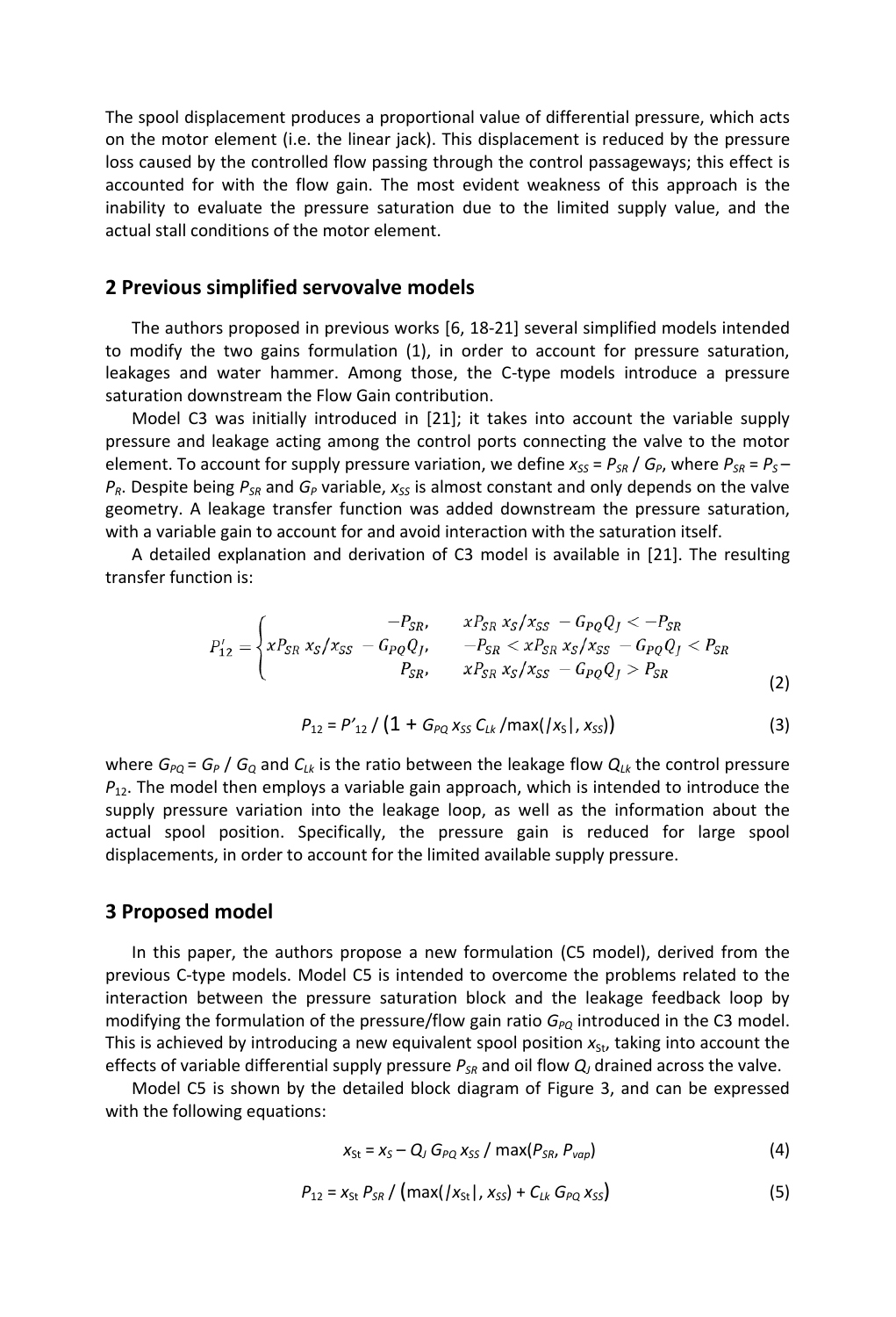The location of the leakage loop entirely downstream or upstream the pressure saturation block, characterizing the previous C-type models, does not seem to give a sufficiently close representation of the actual physical phenomena. In the intention of the authors, the Model C5 (schematically shown in Figure 3) should represent a development of these models capable of overcoming this drawback. It attempts to compute more efficiently and realistically the pressure gain effect in (pressure) saturation conditions by introducing a modified value of the spool displacement (called  $x_{5t}$ ) which is sensitive to variations in supply pressure and oil flow. As reported in Eq. 4, the effect of the flow feedback reaction (due to the flow of oil *Q<sup>J</sup>* crossing through the regulation ports of the valve) becomes more relevant as the supply pressure is reduced (up to the corresponding vapour tension value *Pvap*). As shown in the following section, this solution simulates more realistically the cases of high spool displacement but, as can be seen from Fig. 5, it is still unsatisfactory in fine regulation (i.e. for small spool openings around its centred position).



**Fig. 3.** Block diagram of the C5 model

#### **4 Valve fluid-dynamic characteristic**

A first evaluation of the said C-type models should be performed on the basis of the corresponding fluid-dynamic characteristics *P*12 *- x<sup>S</sup>* , parameterized in *Q<sup>J</sup>* . The resulting diagrams show the differential pressure *P*<sup>12</sup> acting on the motor element, for each value of *PSR* and *CLk*, as a function of the displacement of the valve spool *x<sup>S</sup>* , having the flow *Q<sup>J</sup>* through the piston as a parameter. The characteristics for all the considered models have been computed referring to a servo-valve featuring a value of  $x_{SS} = 0.1$ mm,  $G_{PQ} =$ 6.667 $\cdot$ 10<sup>11</sup> Pa·s/m<sup>3</sup>, and  $C_{Lk}$  = 2 $\cdot$ 10<sup>-13</sup> m<sup>3</sup>/s/Pa, in presence of a supply pressure  $P_{SR}$  = 20MPa. The reference characteristic curve, obtained through the HF model, is shown in Figure 2, and highlights the correct simulation of water-hammer, saturation and leakage.

As regards Model C3 (Figure 4), the slope of the zero-flow curve, in its central portion, is lower than the value of  $G_p$ , since it is modified by the effect of the leakage coefficient. As shown in [21], the model is not able to take correctly into account the effect of the saturation of *P*12: in fact, for low values of spool displacement *x<sup>S</sup>* , the algorithm calculates an anomalous evolution of the controlled pressure.

This peculiar behaviour is due to the correction of the leakage coefficient being enabled only for  $|x_s| > x_{ss}$ , and is not representative of the real operation of the servovalve. In particular, for  $Q<sub>j</sub> \neq 0$  and small  $x<sub>s</sub>$  (i.e. in water-hammer conditions), the experimentally detected differential pressure  $P_{12}$  is usually higher (and certainly not lower) than the saturation value *PSR*.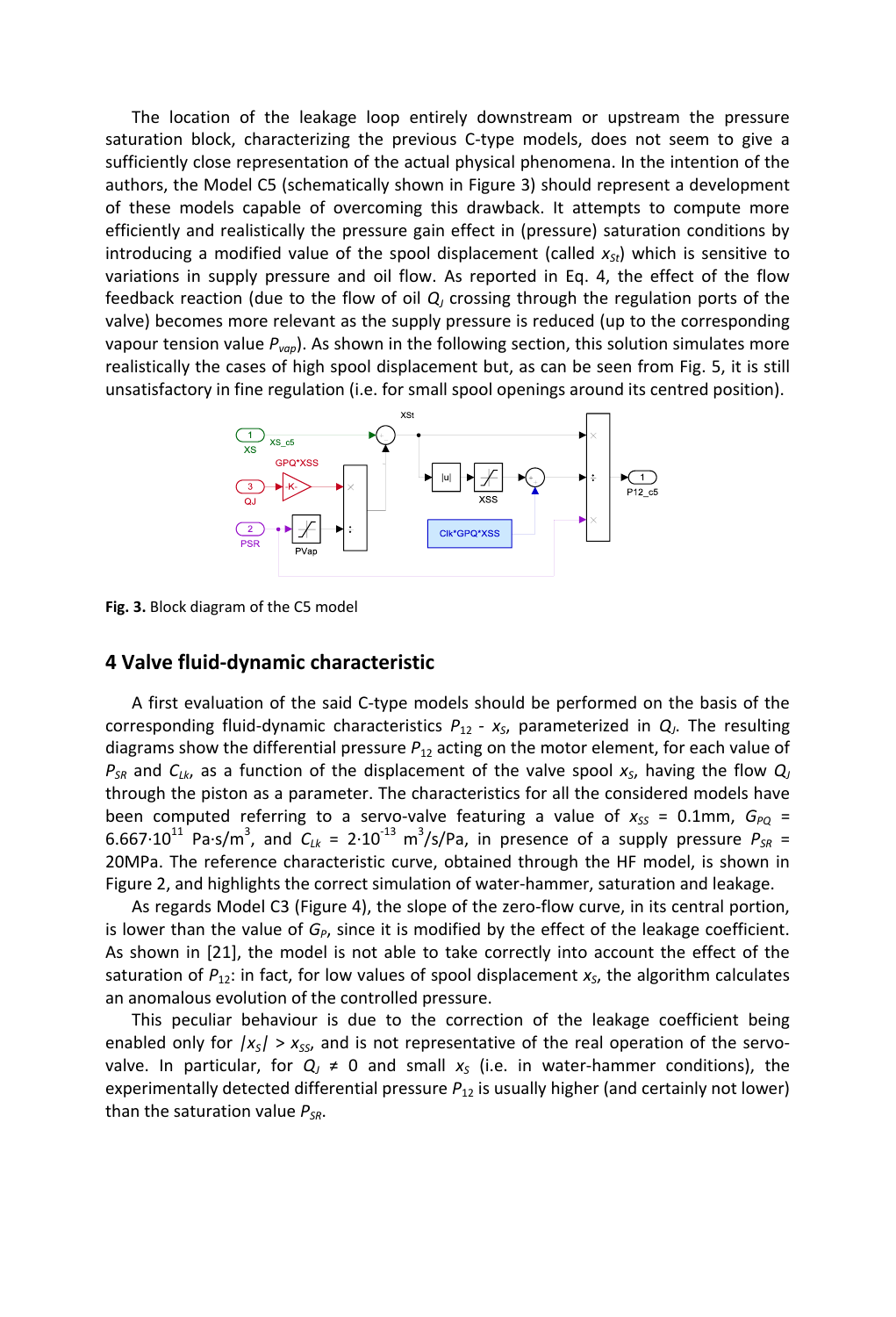

**Fig. 4.** Fluid-dynamic characteristic of the C3 model

The anomalous pressure curve of model C3 is in part improved in model C5, since the zone in which the leakage coefficient correction is enabled is modified to be sensitive to the fluid flow QJ. Figure 5 highlights how the fluid dynamic characteristic is acceptable for high spool displacements; however, C5 model still fails to correctly evaluate the water hammer effect.



**Fig. 5.** Fluid-dynamic characteristic of the C5 model

## **5 Numerical results of the EHA test bench**

The proposed simplified models are further tested by integrating them into a virtual test bench, which simulates a full position control electrohydraulic servoactuator.

In order to compare the behaviour of the different models and related computational algorithms concerning the fluid dynamics of the control valve equipping a hydraulic actuation servomechanism, a typical system was considered. Referring to the block diagram of Figure 6, it mainly consists of a Power Control and Drive Unit (PCDU) and its control is performed by an Electronic Control Unit (ECU), closing the position control loop, calculating the instantaneous position error, and generating the reference signal  $i_c$  by means of the controller. The PCDU contains the electro-hydraulic two-stage control servovalve and a hydraulic piston.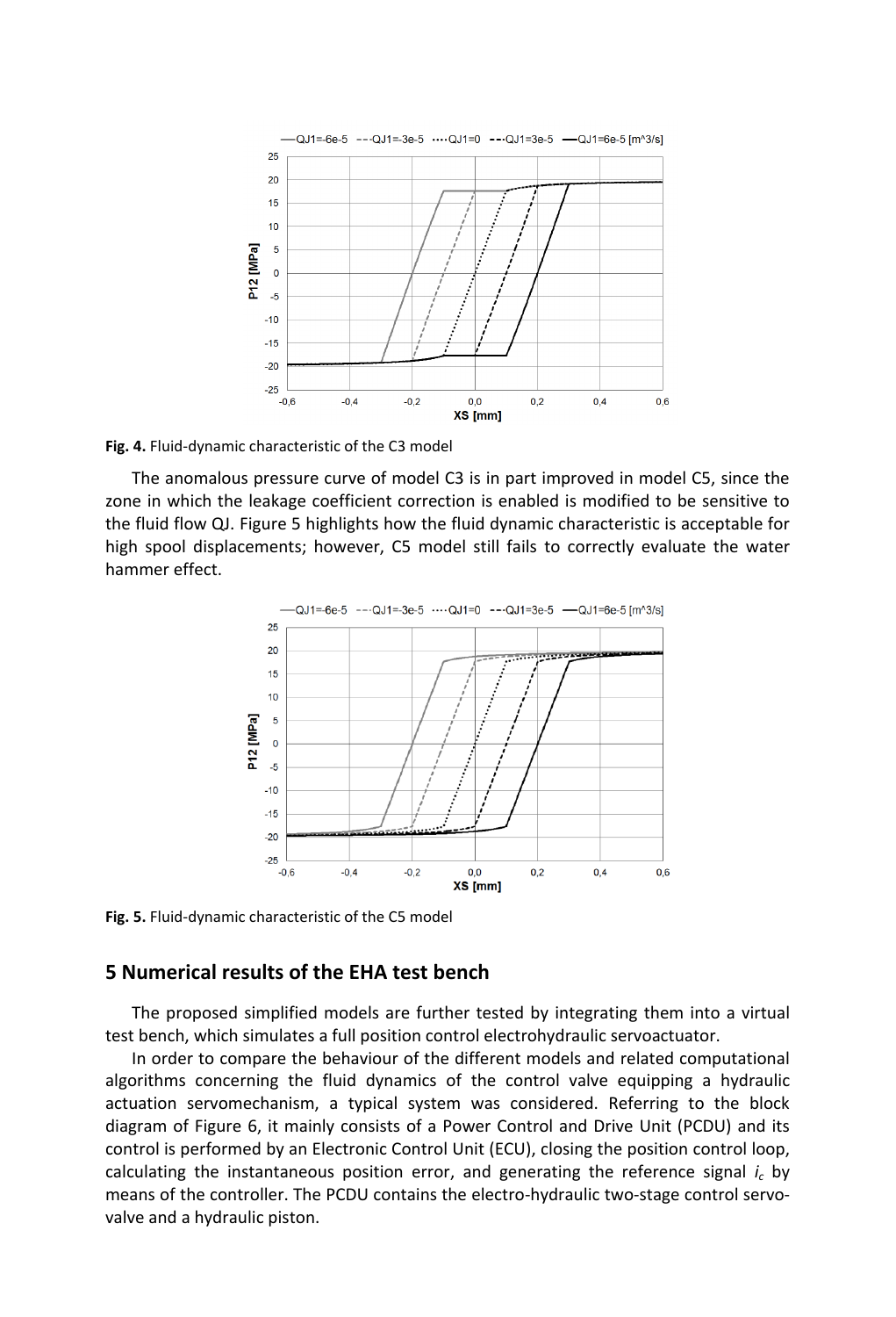The actuator HF model takes into account the main electrical, hydraulic and mechanical characteristics of all the system components that are relevant to the purpose, including inertia, viscous and dry friction on the hydraulic piston, and a third order electromechanical model of the first and second stage dynamics of the servo-valve.



**Fig. 6.** Block diagram of the simulated test bench

The simulations shown in Figures 7 to 9 represent the dynamic response of the aforementioned actuator to a combination of position controls (Com), external loads (FR) and variations in the hydraulic supply pressure (PSR), for the different models of the second stage sliding spool valve. The sequence of input has been defined to appropriately highlight the performance of the proposed fluid-dynamic models and their effect on the dynamic behaviour of the simulation test bench [6, 18-21]. The dynamic response of the full actuator in combination with the HF model of the spool valve is reported in Figure 7, to be taken as reference for the comparison with the simplified models.



**Fig. 7.** Test bench simulation with the HF model; *Com* is the position command,  $F_R$  the external load,  $x<sub>S</sub>$  the spool position,  $dx<sub>J</sub>$  the jack speed,  $x<sub>J</sub>$  the jack position,  $P<sub>SR</sub>$  the supply pressure, and  $P<sub>12</sub>$  the differential control pressure.

Figure 8 is the response of model C3. The model is able to replicate with satisfying accuracy the behaviour of the HD model for the unloaded actuation (from 0 to 0.2 s) and the aiding load condition (at 0.75 s), despite a slightly higher starting acceleration and a lower stopping deceleration, due to the inability to account for the water hammer effect. The simulation of the opposing load actuation (at 0.3 s) underestimates the effect of the external load, and at the supply pressure drop (0.35 s) the back movement is overestimated. This behaviour can be ascribed to the lack of water-hammer effect, i.e. when the valve passageways are closed, the differential pressure should grow higher than *PSR* to resist an external load higher than the actuator stall force.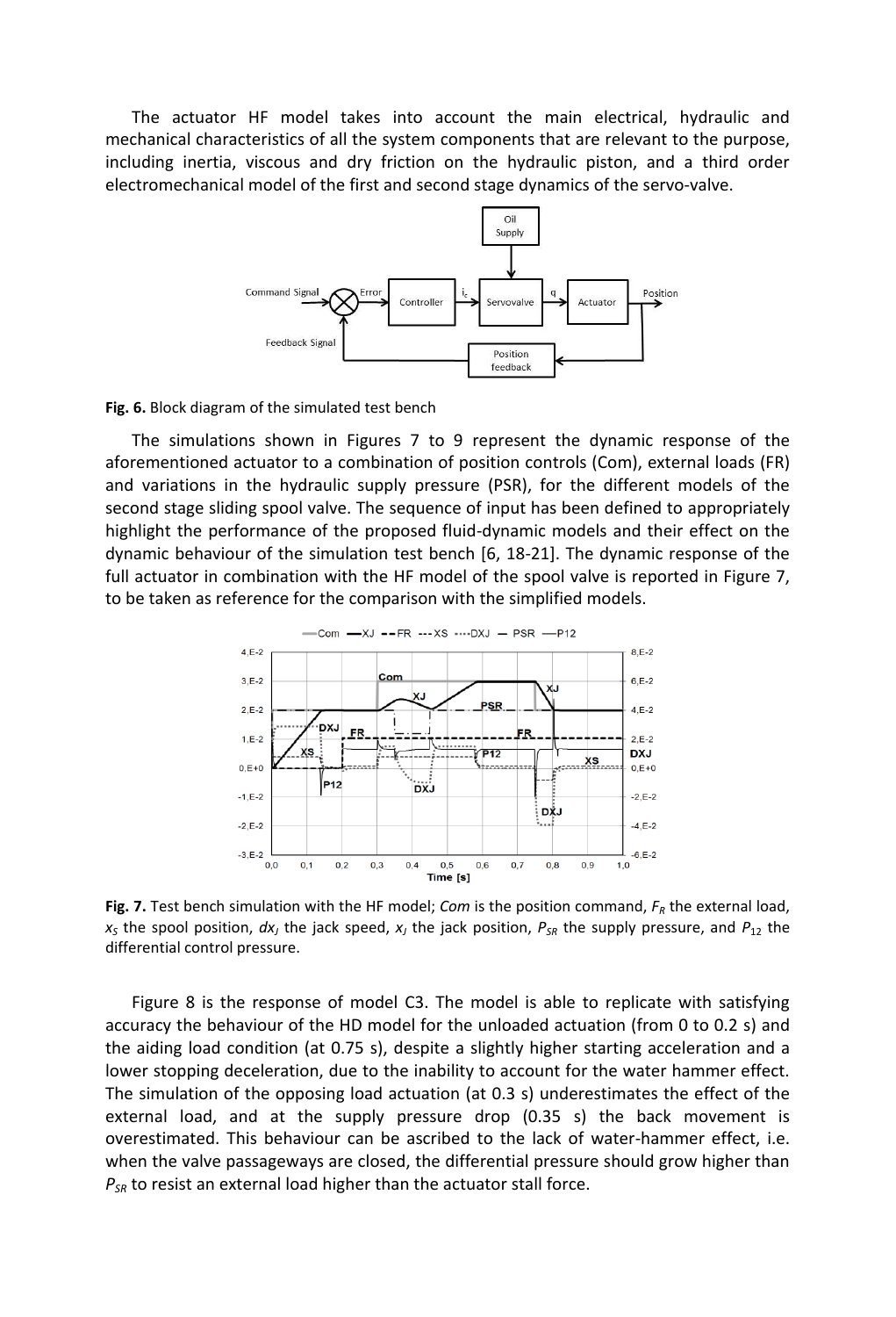Further, following a spool displacement, the jack acceleration has an almost constant value (as can be seen in the constant slope of  $dx<sub>J</sub>$  around 0.4 s), rather than the asymptotic trend of the HF model; the reason lies in the simple but partially unsatisfying action of the *P<sup>12</sup>* saturation block.



**Fig. 8.** Test bench simulation with the C3 model

Figure 9 is the response of model C5. The model behaviour is almost identical to the previous case, meaning that model C5 shares the same issues of C3, and the correction made to the leakage loop is negligible in terms of dynamic response of the whole system.



**Fig. 9.** Test bench simulation with the C5 model

### **6 Conclusions**

The analysis of the considered servo-valve fluid-dynamic numerical models clearly highlights the few advantages and the important problems of the proposed simplified approaches. Transients (accelerations, decelerations), water-hammer and transitory pressure conditions are either overestimated or underestimated, depending on the particular operating condition; to date, a completely satisfying simplified servo-valve model, combining accuracy and low computational complexity, and featuring a dependency only on easily measurable parameters, is not available. In particular, the proposed C5 model is not capable of overcoming the issues of C3 model, from which it was derived.